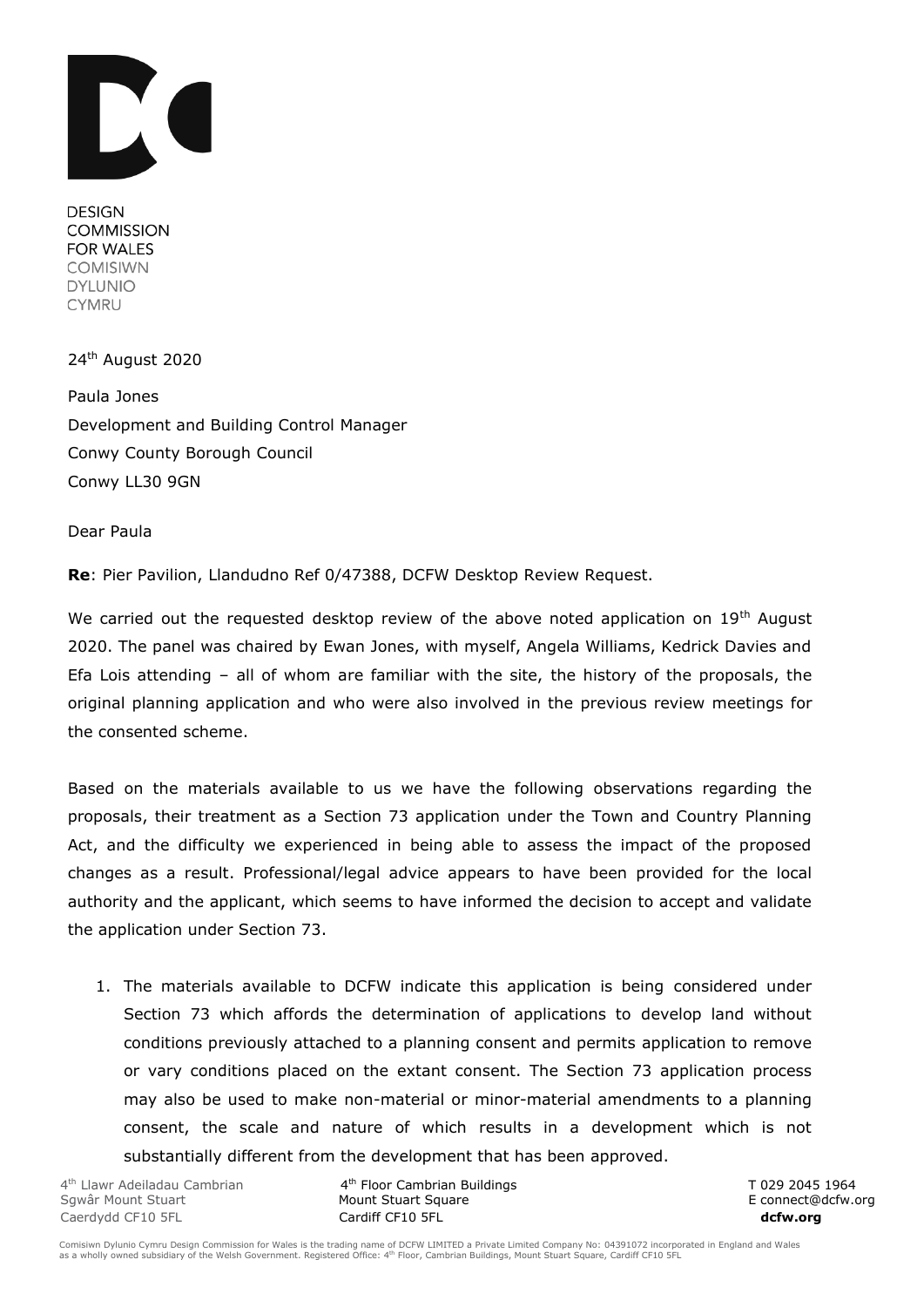- 2. A Section 73 application can only be made if the time within which development was due to begin has not expired and the development has not commenced.
- 3. If DCFW's understanding is correct, the Local Authority options are therefore to refuse the application, grant the application to remove or vary conditions, unconditionally, or grant the application to remove or vary conditions, but with further conditions attached. The development itself, already consented, is not the issue in question – rather the need for and nature of conditions. Section 73 allows for consent to be granted for the *same* development as that already granted, subject to different conditions. It does not allow for the consenting of a *different* development, even if that development is similar to the original. This being the case, our comments on the consented development proposals are unchanged.
- 4. The materials as they are presented for this application, accompanied by a written schedule of amendments, do not in our view clearly communicate the nature and effect of the proposed changes. The Local Authority can, and we suggest ought to request additional information in the form of a single document, ideally a revised DAS. This should include drawings/diagrams and direct comparisons, clearly identifying aspects of the development as consented and as proposed in the new application submitted as the Section 73.
- 5. The information submitted in the form of text and drawings as they stand are insufficient to fully communicate changes and allow full consideration and determination of their material impact and implications. A revised DAS showing side by side comparisons would allow consideration of the impact of the increase in number of residential units; total area of retail use; and what seem to be substantial changes to access arrangements, in the description of the scheme. There may be Section 106, use class and affordable housing contribution impacts, that warrant full consideration, informed by materials that are presented in such a manner which makes the proposed changes clear and explicit.
- 6. Currently these impacts are difficult to determine from the materials available and the way they are presented – though they seem substantial. It may be that the proposals represent significant impacts and could warrant a full, fresh planning application, rather than an attempt to address them as Section 73 condition changes.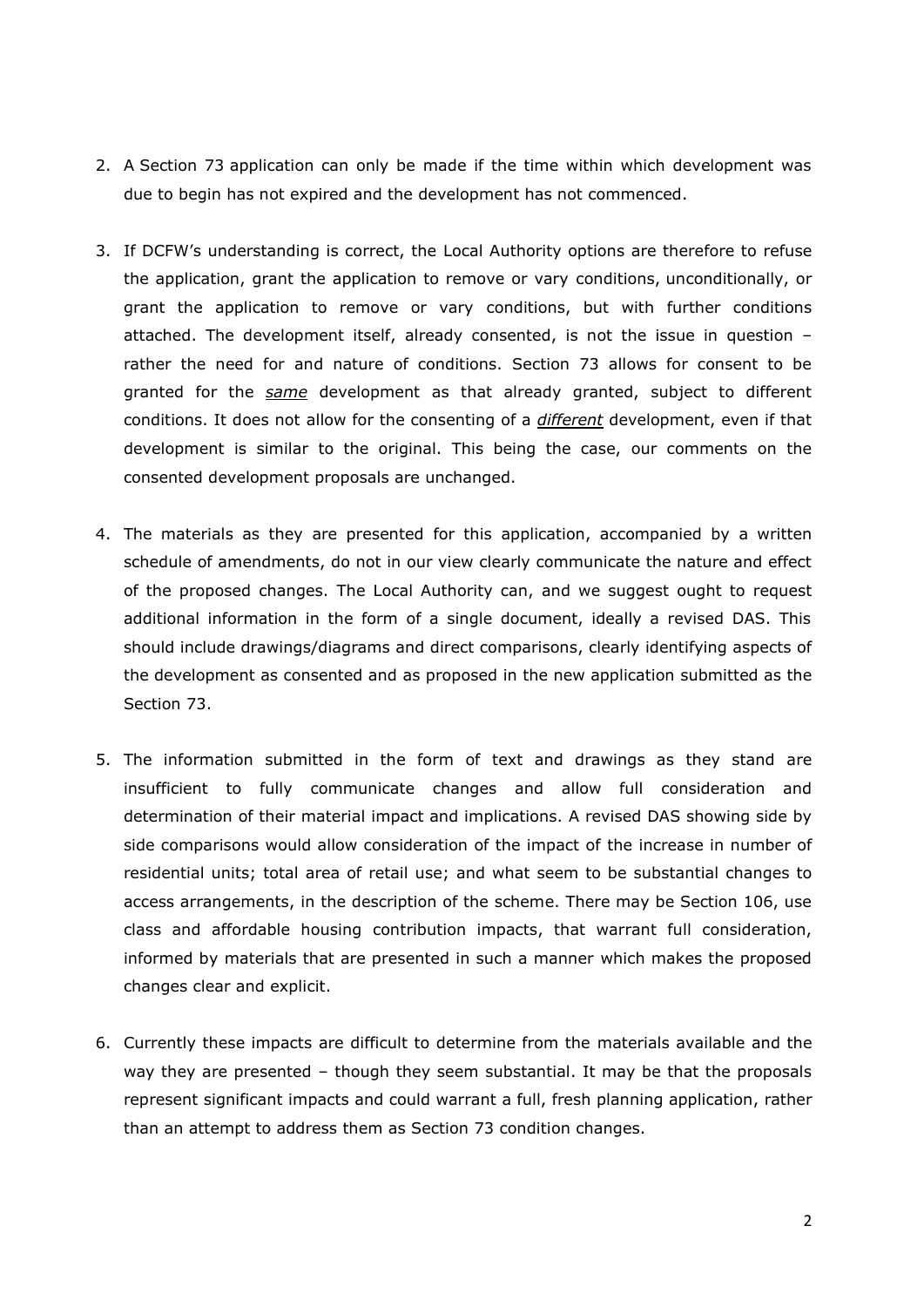Our previous comments on the scheme as consented are publicly available and detailed in the attached Appendix 1.

We hope this might be helpful and please come back to us if you have further queries.

Yours sincerely

Carole-Anne Davies Prif Weithredwr Chief Executive T: +44 7779 802784 / 029 2045 1964 E: [cad@dcfw.org](mailto:cad@dcfw.org)

Ar gyfer ac ar ran y Bwrdd Cyfarwyddwyr For and on behalf of the Board of Directors